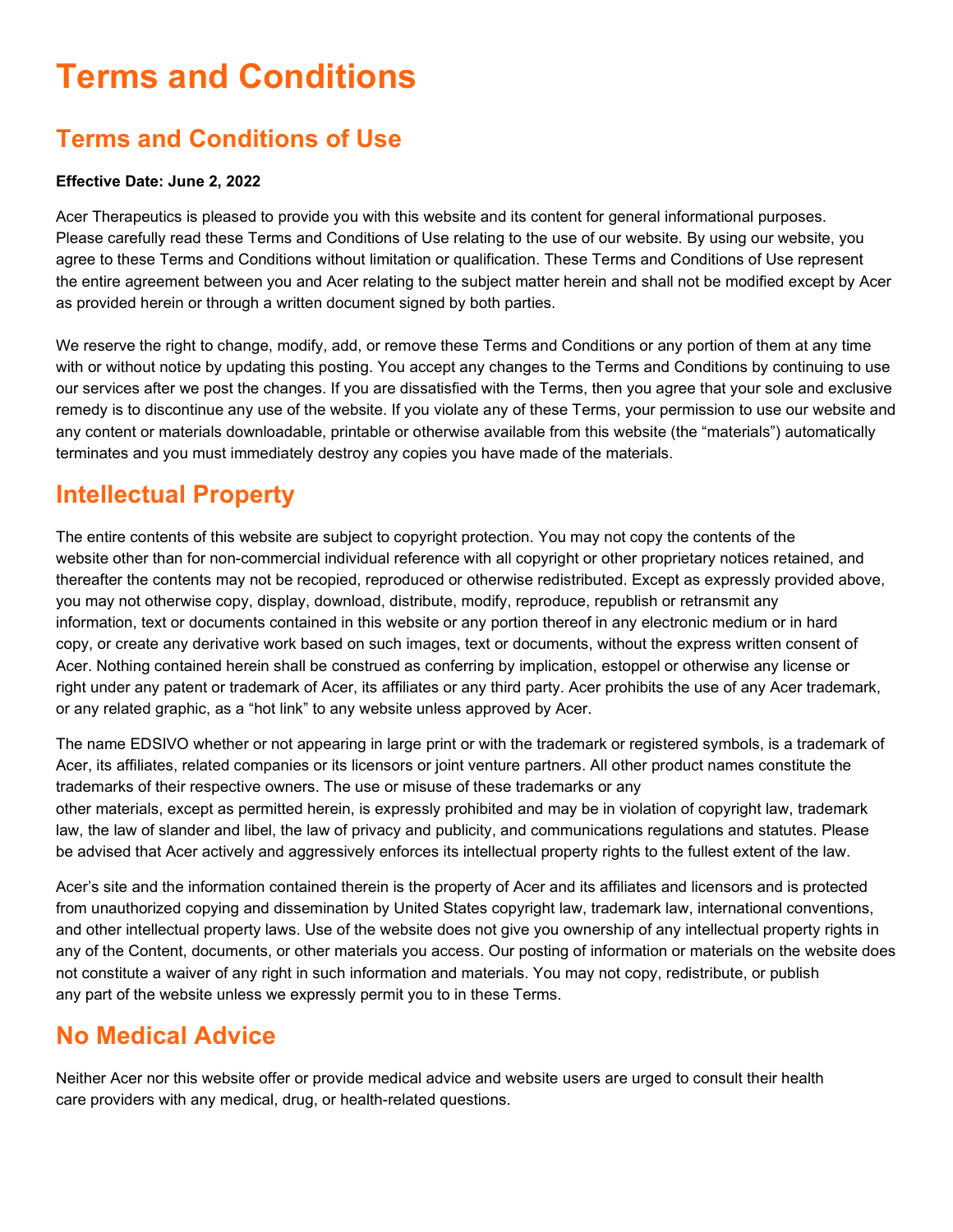Please do not ask Acer for–or rely on–anything that we communicate as being medical advice. Although Acer's website may contain articles or information on medical topics, we make no warranty whatsoever that any of the articles are accurate. Even if a statement we make about medicine is accurate, it may not apply to you, or to your loved one's symptoms.

The website and the materials are intended for educational purposes only. Persons requiring diagnosis or treatment, or who have specific questions related to their condition or care, are urged to contact their health care provider. In an effort to assist patients in identifying medical resources, we have contracted with certain health care institutions that consider themselves to have expertise in the research, diagnosis and treatment of particular diseases or health conditions. These third parties may be mentioned on this website and this website may provide a link to those third-party websites.

The medical information contained on this website or those sites we link to is, at best, general information only, and does not constitute and cannot substitute for the advice of a medical professional (a qualified doctor/physician, nurse, or other healthcare provider). We are not providing and specifically disclaim any attempt to characterize any information we provide as medical advice. Acer specifically disclaims any responsibility for the results or consequences of any attempt to use or adopt any of the information presented in our materials. You should not interpret anything in our website as an attempt to offer or render a medical advice or opinion or otherwise engage in the practice of medicine.

Acer makes no warranties or representations, and expressly disclaims any responsibility for, the information or treatment that you may receive from any listed health care provider.

You should never disregard or delay seeking medical advice because of something that you have seen or heard on Acer websites and mobile applications. Please consult with your doctor, or other qualified healthcare professional, before using any product discussed on the Acer websites and mobile applications. With respect to prescription drugs and other medications and therapies, the doctor prescribing such drug is advised to check the product package insert to verify conditions of use and identify any changes in dosage schedule or contraindications, particularly if the agent to be administered is new, infrequently used or has a narrow therapeutic range.

The contents of the website, such as text, graphics, images, information obtained from our medical partners, sponsors, advertisers, licensors, and other material are for informational purposes only. The content is not intended to be a substitute for professional medical advice, diagnosis, or treatment.

# **Links to Third Party Sites**

We have provided links to certain third-party websites as a courtesy and expressly disclaim any responsibility for the content of any third-party sites linked to our website or the products or services of that third party. By providing these links, we are not endorsing, adopting or agreeing with any of the content of the linked sites or the products or services of that third party. We do not review, control, or make any representations regarding the content or accuracy of materials on third party websites or the products or services of third parties.

#### **Disclaimers of Warranty, Liability, and Consequential Damages**

Acer makes no representations about the accuracy, reliability, completeness, or timeliness of the materials or about the results to be obtained from using the website or the materials. We make an effort to update website materials periodically. However, we do not have any duty to update the materials, and we will not be liable for any failure to update such materials.

Your use of the website and the materials is at your own risk. Changes can and will be made to the website and materials at any time. It is your responsibility to monitor such changes.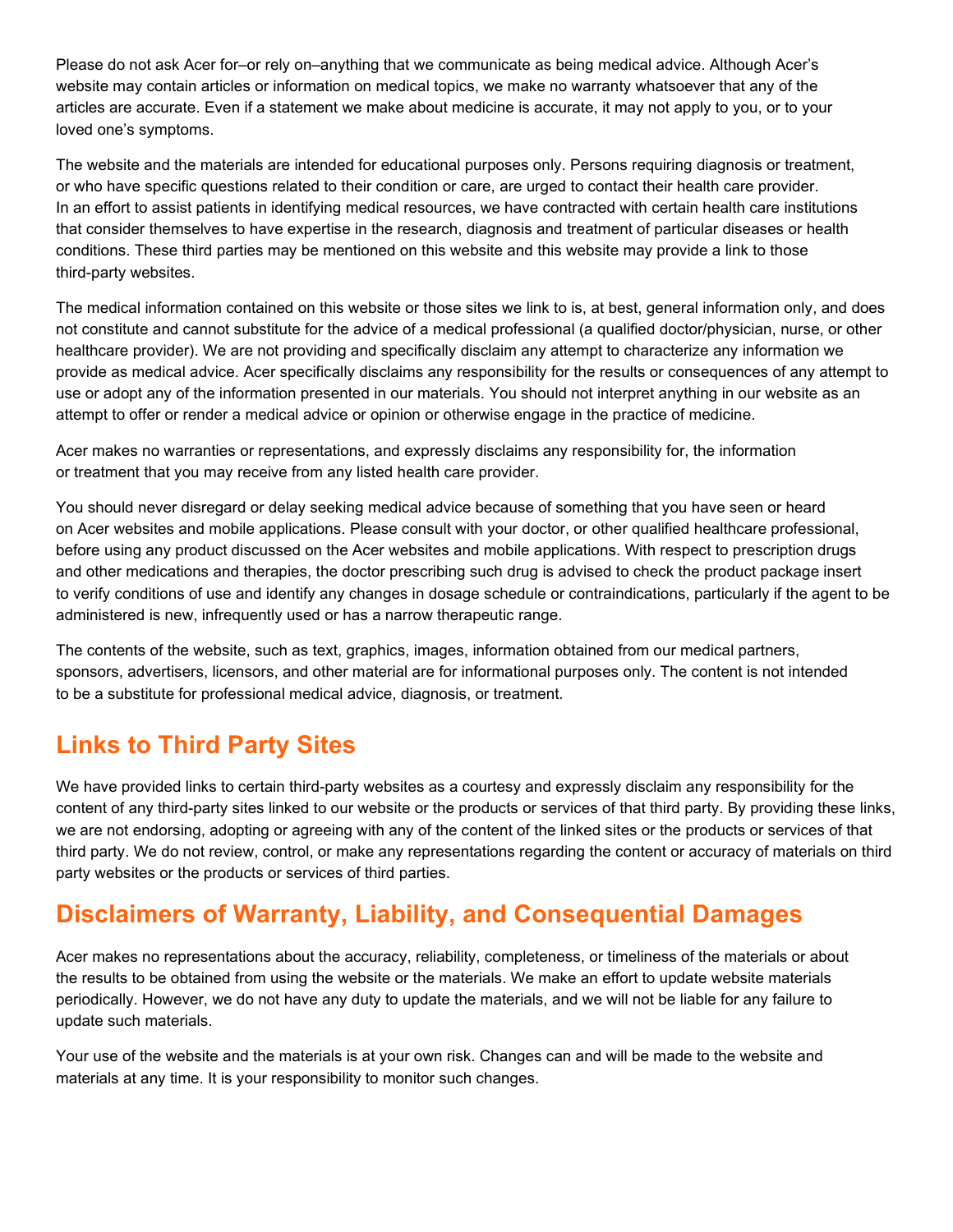Acer makes no claims that the materials are appropriate or may be downloaded outside of the United States. If you access the website from outside of the United States, you do so at your own risk and are responsible for compliance with the laws of your jurisdiction.

Acer does not warrant that the website will operate error-free or that the website and its server are free of computer viruses and other harmful goods. If your use of the website or the materials results in the need for servicing or replacing equipment or data, Acer is not responsible for those costs.

THE WEBSITE AND MATERIALS ARE PROVIDED ON AN 'AS IS' BASIS WITHOUT ANY EXPRESS OR IMPLIED WARRANTIES OF ANY KIND. ACER AND ITS SUPPLIERS, TO THE FULLEST EXTENT PERMITTED BY LAW, DISCLAIM ALL EXPRESS AND IMPLIED WARRANTIES, INCLUDING THE IMPLIED WARRANTY OF MERCHANTABILITY, NON-INFRINGEMENT OF THIRD PARTIES RIGHTS, AND FITNESS FOR A PARTICULAR PURPOSE. ACER AND ITS SUPPLIERS MAKE NO WARRANTIES ABOUT THE ACCURACY, RELIABILITY, COMPLETENESS, OR TIMELINESS OF THE MATERIALS, SERVICES, SOFTWARE TEXT, GRAPHICS, AND LINKS.

Specifically, Acer, its licensors, and its suppliers MAKE NO REPRESENTATIONS OR WARRANTIES about the following:

- The accuracy, reliability, completeness, correctness, or timeliness of the content, software, text, graphics, links, recommendations, or communications provided on or through the use of the Acer website.
- The satisfaction of government regulations requiring disclosure of information on prescription drug products with regard to the content contained on the Acer website.
- The accuracy, completeness or correctness, timeliness, or usefulness of any opinions, advice, services, or other information provided through the Acer website.
- The website will be uninterrupted, or free of errors, viruses, or other harmful components

In no event shall Acer, its officers, directors, employees, affiliates, agents, attorneys, representatives, partners, sponsors, advertisers, or other affiliated person or any third parties mentioned on this website be liable for any damages whatsoever (including, without limitation, incidental and consequential damages, lost profits, or damages resulting from lost data or business interruption) resulting from the use or inability to use the website and the materials, whether based on warranty, contract, tort, or any other legal theory, and whether or not Acer is advised of the possibility of such damages. You will hold Acer its officers, directors, employees, affiliates, agents, attorneys, representatives, partners, sponsors, advertisers, or other affiliated persons or entities harmless for any such actions or decisions taken by you in reliance upon such information.

# **Linking to Acer's Website**

Third party websites may link to an Acer website provided that they do not imply any false sponsorship, affiliation or association with Acer. An Acer website or any portion of an Acer website may not be displayed or appear to be displayed (for example, framing or deep linking) on any other website. Acer reserves the right to revoke its consent to a link at any time and in its sole discretion.

#### **Indemnity**

By using the Acer website, you agree to defend, indemnify, and hold harmless Acer, its affiliates, officers, directors, employees, agents, attorneys, and representatives from and against any losses, damages, liabilities, claims, suits or causes of action or demands, including without limitation reasonable legal and accounting fees, alleging or resulting from your use of the materials (including software) or your breach of these Terms and Conditions of Use.

You remain solely responsible for all content that you upload, post, email, transmit, or otherwise disseminate using, or in connection with, the website. You agree that the provisions in this paragraph will survive any termination of your account(s) or the website.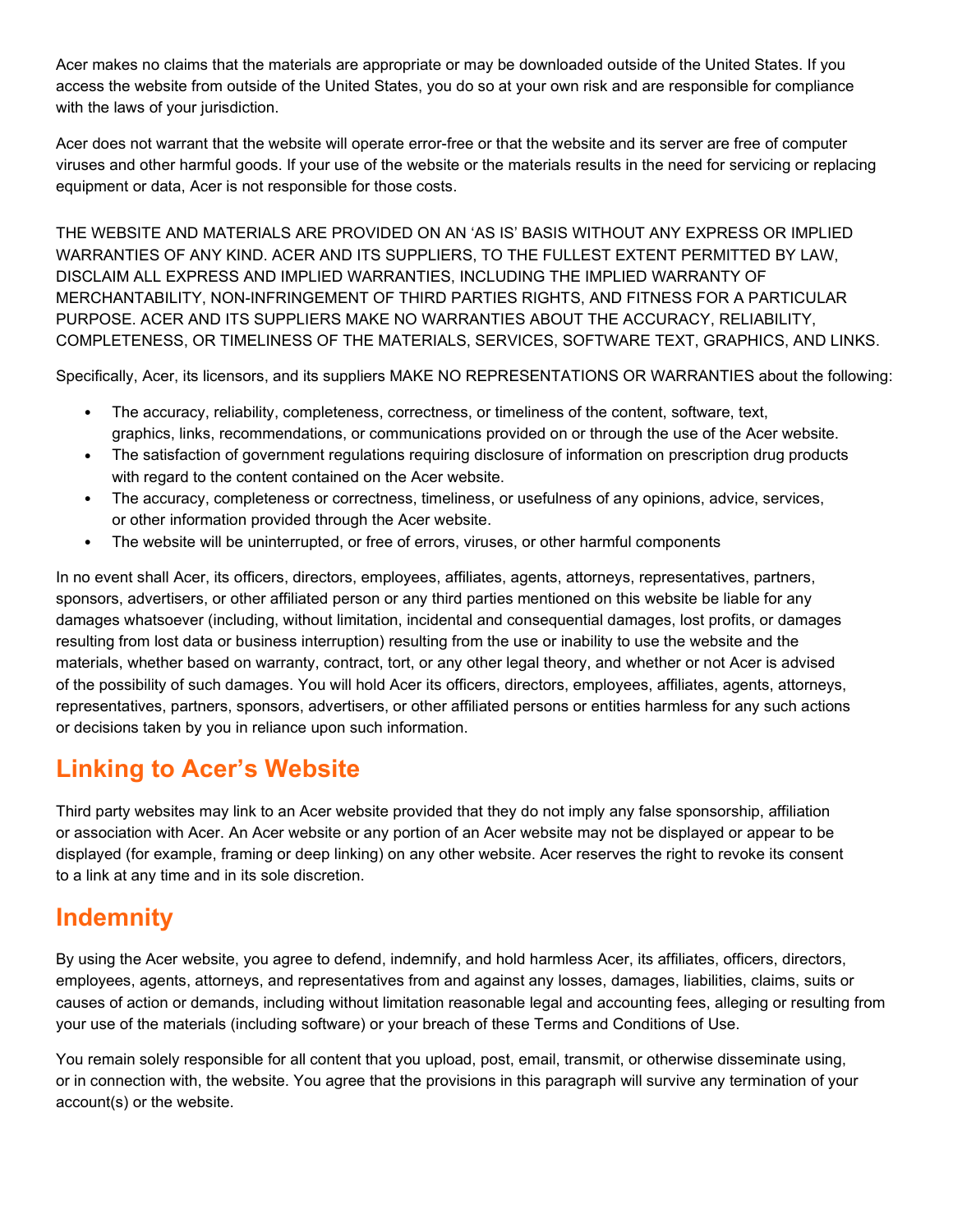### **Information**

Any personally identifiable information in electronic communications to this website is governed by Acer's Privacy Policy and Notice of Information Practices.

Except as provided in the Privacy Policy, Acer shall be free to use or copy all information received in any communications from you, including any ideas, inventions, concepts, techniques or know-how disclosed therein, for any purposes, including disclosure to third parties and/or developing, manufacturing and/or marketing products or services.

As a user of this website, you are liable for the accuracy of the information that you provide to us, including, but not limited to, your state license number and your professional representation.

## **Void Where Prohibited**

The website and its contents are intended to comply with the laws and regulations in the United States and the State of Massachusetts. The information on the website pertaining to Acer products and services is intended for use only by residents of the United States. This site links to other sites produced by Acer's various operating divisions and subsidiaries. Those sites may have information that is appropriate only to that particular originating country. Acer reserves the right to limit provision of our products or services to any person, geographic region or jurisdiction and/or to limit the quantities or any products or services we provide. Any offer for any product or service made on this website is void where prohibited.

#### **Choice of Law and Jurisdiction**

The website is operated from our offices in Massachusetts, United States of America. These Terms and Conditions of Use shall be governed by and construed in accordance with the laws of Massachusetts without regard to any conflict of law provisions thereof. Any action related to these Terms and Conditions of Use shall be brought only in the state courts of and federal courts in Massachusetts and all parties waive any objection to the personal jurisdiction of and venue in such courts.

# **Termination of Use**

If you are dissatisfied with the Acer website, please let us know by e-mailing us at info@acertx.com. Your only other remedy with respect to any dissatisfaction with (a) the website, (b) any portion of these Terms, (c) any policy or practice of Acer in providing the website, or (d) any content or information transmitted through the website, is to discontinue your use of our website.

# **Severability**

If any provision of these Terms and Conditions of Use is held invalid or unenforceable by any court of competent jurisdiction, the other provisions of these Terms and Conditions of Use shall remain in full force and effect.

Any provision of these Terms and Conditions of Use held invalid or unenforceable only in part or degree will remain in full force and effect to the extent not held invalid or unenforceable. The parties further agree to replace such invalid or unenforceable provision of these Terms and Conditions of Use with a valid and enforceable provision that will achieve, to the extent possible, the economic, business and other purposes of such invalid or unenforceable provision.

# **Questions? Feedback?**

If you have any question regarding these Terms and Conditions of Use or would like to provide feedback about our site, please contact us at info@acertx.com.